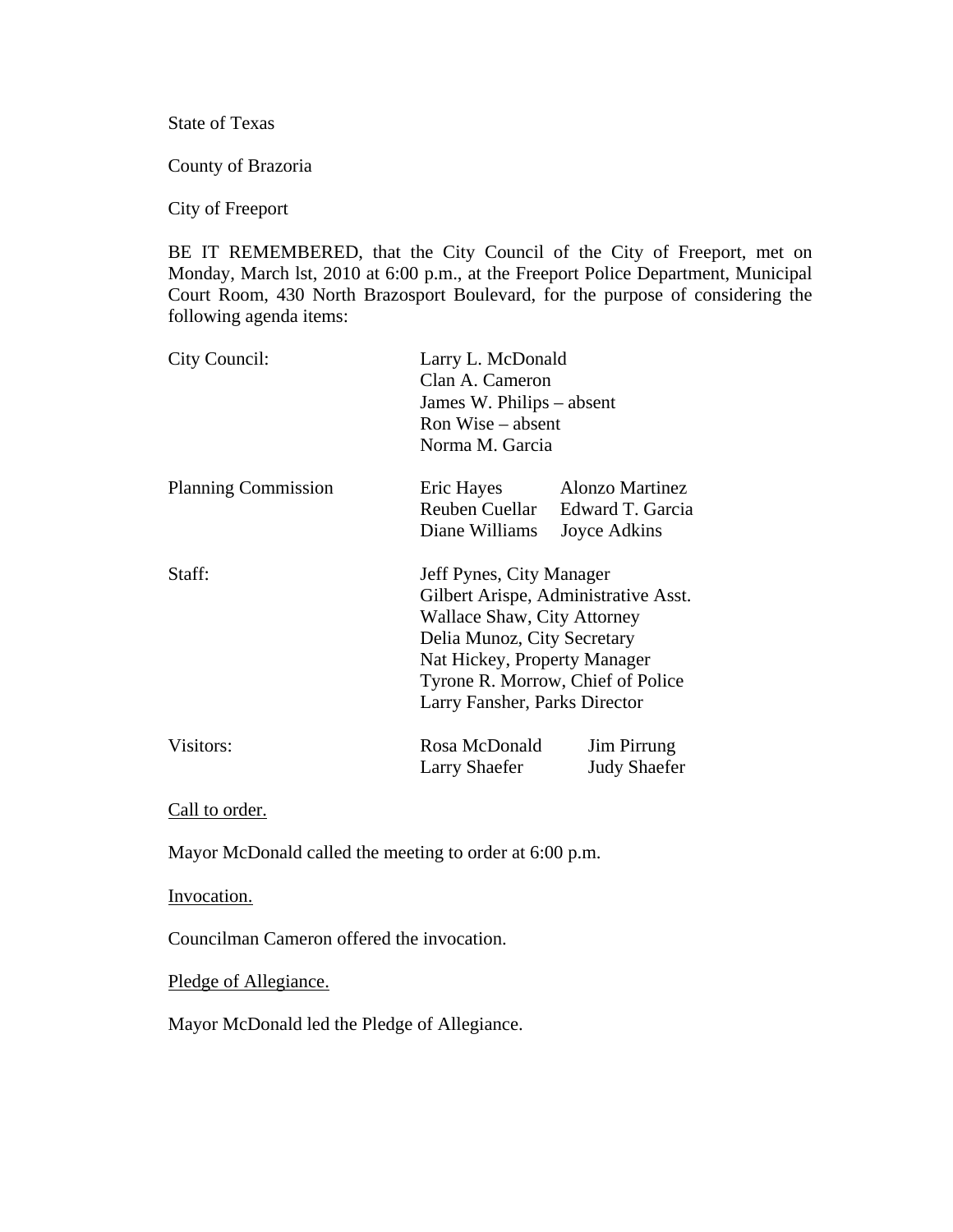Consideration of approving the February 16th, 2010 Council Minutes.

On a motion by Councilman Cameron, seconded by Councilwoman Garcia, with all present voting "aye", Council unanimously approved the February 16th, 2010 Council Meeting.

Attending citizens and their business.

There were none.

**Public Hearing**: The City Council and the Planning Commission of said City will conduct a joint public hearing to consider the following proposed amendments to the Comprehensive Zoning Ordinance of said City, codified as Chapter 155 of the Code of Ordinances thereof; (1) amend the definition of Recreational Vehicle Park contained in Section 155.002 of said ordinances to provide that, when permitted by a specific use permit, the number of recreational vehicles allowed in such park shall be specified in such permit and  $(2)$  to amend Section 155.060  $(E)$  (1) to allow, by Specific Use Permit, a Recreational Vehicle Park in any zoning district except the R-1 and R-2 Single Family Residential Districts.

Their being a quorum with the Planning Commission, Mayor McDonald opened the Public Hearing at 6:02 p.m. Mayor McDonald asked for comments from audience.

Diane Williams, Chairman of the Planning Commission stated that the Planning Commission had not reviewed all the items on the Public Hearing Notice and requested the Public Hearing be reagendaed.

 Mr. Pirrung asked if W-1R and W-2R was considered. There being no further comments or questions, Mayor McDonald closed the Public Hearing at 6:06 p.m.

It was Council's consensus to reagendaed this item.

Consideration of approving Ordinance No. 2010-2242 amending Section 120.20 of the Code of Ordinances of said City to allow Recreational Vehicles Parks by Specific Use Permit in any zoning district except R-1 and R-2 Single-Family Residential Districts, amending the definition of Recreational Vehicle Parks contained in Section 155.002 of said Code of Ordinances to provide that, when permitted by a Specific Use Permit, the number of recreational vehicles allowed in such park shall be specified in such permit, and amending Division (E) (l) of Section 155.060 of the Code of Ordinances of said City to provide for the issuance of specific use permits for the location of Recreational Vehicle Parks in any zoning district except R-1 and R-2 Single-Family Residential Districts.

On a motion by Councilman Cameron, seconded by Councilwoman Garcia, with all present voting "aye", Council unanimously approved to reagenda this item.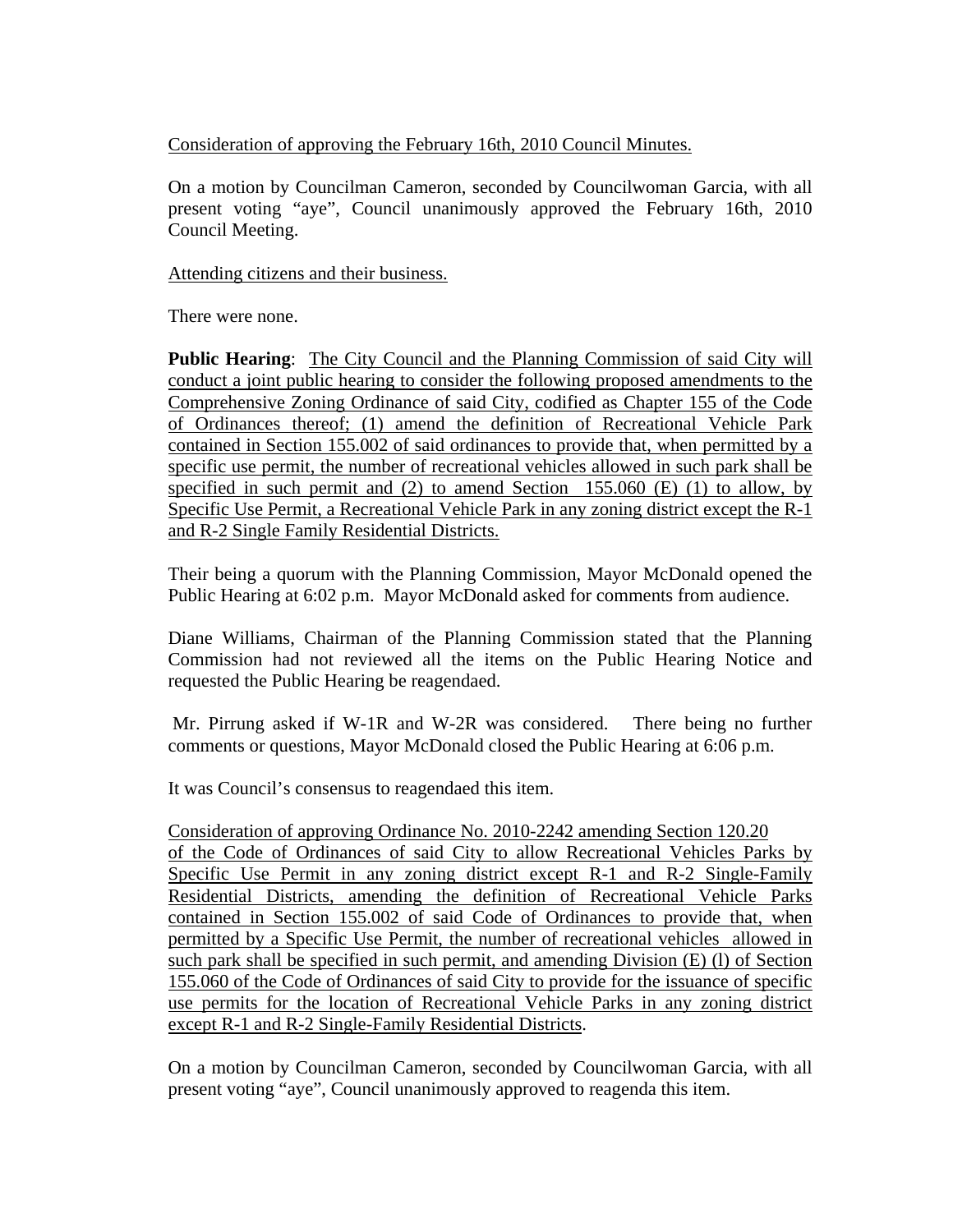Mayor McDonald recessed to River Place and reconvened the agenda at 6: 18 p.m. for the following items on the agenda:

Mayor McDonald recognizes the Fraternal Order of Eagles # 3111 for their contributions.

Mayor McDonald presented a plaque of appreciation to Worthy President, Don Ince, and members.

Mayor McDonald recognizes the Freeport League for their contributions.

Mayor McDonald presented a plaque of appreciation to President Sandra Wood-Wicki and members.

Mayor McDonald recognizes the Freeport Host Lions Club for their contributions.

Mayor McDonald presented a plaque of appreciation to President Ron Martin and members.

Mayor McDonald recognizes the Veterans of Foreign Wars, Post 4341 for their contributions to the City.

Mayor McDonald presented a plaque of appreciation to Commander Edward Garcia and members.

Acknowledge and award the participates of the City of Freeport first annual Youth Art Display.

Teachers, participants, parents, sponsors and families were present.

The award ceremony and council meeting was held at River Place community building. All participants of the First Annual Youth Art Display & Competition received a certificate for submitting artwork to the competition. Awards for each category are  $1^{st}$  Place - \$500.00,  $2^{nd}$  Place - \$250.00,  $3^{rd}$  Place - 150.00,  $4^{th}$  Place -\$100.00, Community Favorite - \$250.00.

| Elementary Division: $1st$ Place Chance Barrow |  | $2nd$ Place Angel Green Jane Long<br>3 <sup>rd</sup> Place Luis Perez Fleming<br>4 <sup>th</sup> Place Daniel Medrano Fleming | Jane Long                                                                        |
|------------------------------------------------|--|-------------------------------------------------------------------------------------------------------------------------------|----------------------------------------------------------------------------------|
|                                                |  |                                                                                                                               | Intermediate Division: 1 <sup>st</sup> Place Paige Silguero Lanier Middle School |
|                                                |  | $2nd$ Place Sarah Cortez                                                                                                      | Freeport Intermediate School                                                     |
|                                                |  | 3 <sup>rd</sup> Place Karina Deleon                                                                                           | Freeport Intermediate School                                                     |
|                                                |  | 4 <sup>th</sup> Place Joanne Suniga                                                                                           | Freeport Intermediate School                                                     |